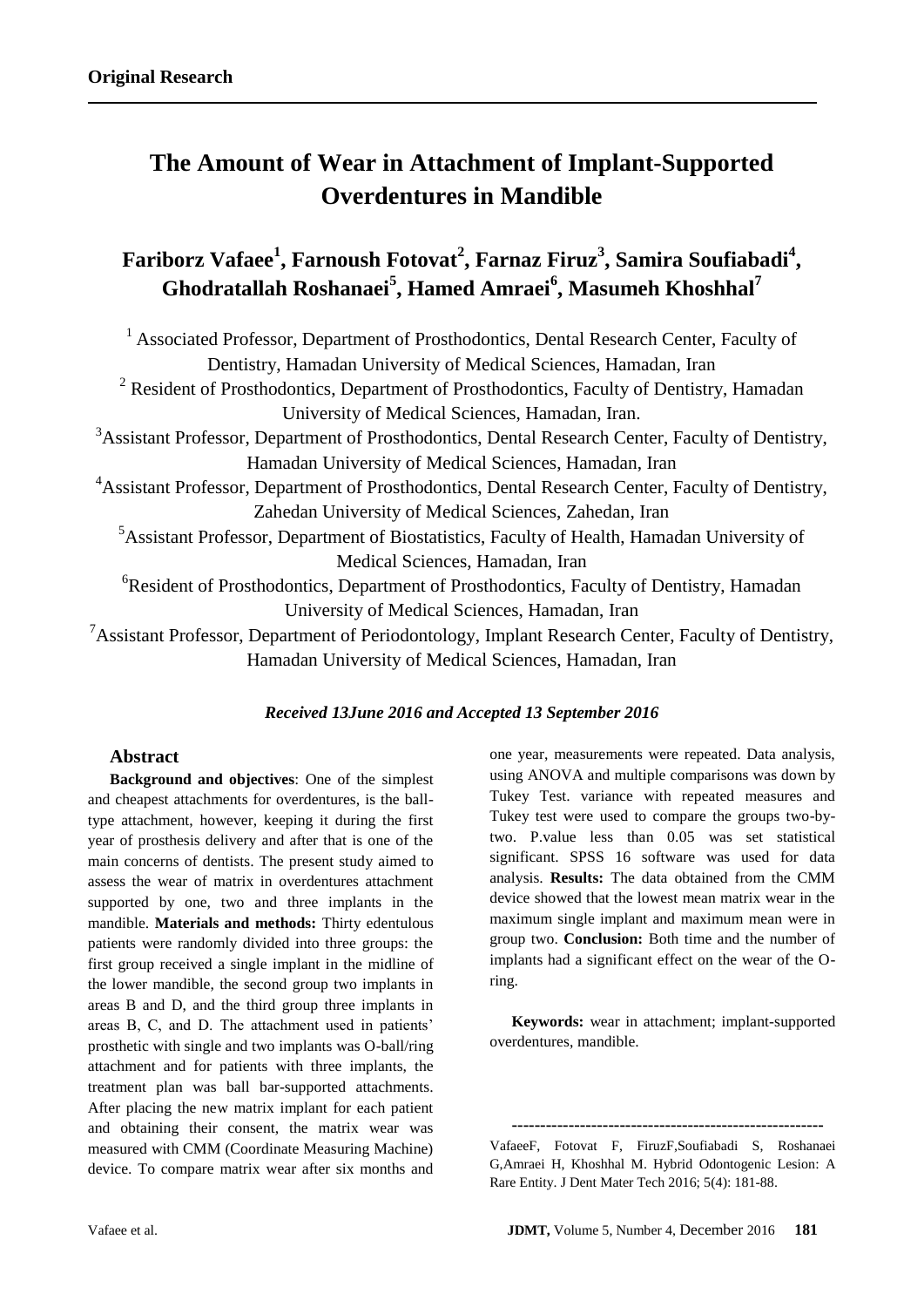#### **Introduction**

Overdenture is a mobile partial or complete prosthesis, supported by one or more remaining teeth and dental implant. Alveolar ridge protecting prosthesis is inherently unstable. Due to the unpredictable bone loss, preserving the stability of the prosthesis is negatively affected and most of these problems will appear in the lower arch or mandible. The data indicate that edentulous patients generally have medium level of incomes and because of this; the cost of treatment is an important determinant in compliance for implants. Therefore, the price between 1 and 2 and 3 implants will be different from surgical and prosthetic perspectives. One of the easiest and cheapest attachments for overdenture is ball-type attachment but keeping it in the first year of prosthesis delivery and after that is one of the main concerns of dentists. Over time, the clinical use of denture results in attachment wear which reduces the retention, declining stability and patient satisfaction (1-4). The cost of treatment is, on the other hand, one of the key factors in choosing overdenture treatment that affect the treatment planning for patients and the number of implants (5-6). Replacing the components of matrix of the attachment is necessary for patient satisfaction from the denture's retention (7-8). So far, there are few studies focusing on measuring the lifetime of the attachment's components and comparing the number of implants in a group of patients, the present study aimed to evaluate the wear of attachment of overdentures supported by one, two, and three implants in the mandible. A study by Gotfredson et al. in 2000 showed that two implant-supported overdentures with bar or ball attachment has a whole 5-year survival rate and there was no difference in marginal bone loss and health of mucosa near the implant between bar and ball attachment, but the technical problems and repair for each patient was 20 times higher in bar system than the ball-type attachment (20). Karabuda and colleagues evaluated and compared the prosthetic problems of patients with 2 to 4 implants splintedwith a round bar and patients with 2 to 4 implants with ball attachment in a clinical study in 2008. Their results showed no difference for prosthetic problems between the two attachment systems and both were introduced as a reliable method for the treatment of edentulous patients<sup>21</sup>. Roberto Branchi and colleagues evaluated the resistance to wear in four matrices of ball attachment for implant-supported overdentures in their laboratory in 2009. According to their results, matrices made of gold and teflon had the highest retention without reduction after 3 years of use, whereas titanium and O-ring matrix showed a steady decline in retention (22). Kleis and colleagues conducted a oneyear clinical evaluation in 2010 to compare three

different attachment systems (locator, ball attachment with gold matrix, ball attachment with rubber O-ring) for two-implant supported overdenture. They reported a loss of retention. During the study, the Locator system showed a higher maintenance compared to ball systems, but oral health-related quality of life did not differ in any of the three attachment systems<sup>23</sup>. Olivier Fromentin et al. studied the clinical wear of ball attachments after one, three, and eight years in 2011and reported that there was a significant reduction in diameter of all group compared to the control group and the highest rate of wear was obtained after three years of clinical use (24). In 2011, Alsabeeha and colleagues compared three systems used for implant-supported overdenture attachment (ball attachment made of titanium-nitride with plastic matrix, uncoated titanium ball attachment with Della Bone-type gold alloy matrix, and Locator made of titanium-nitride and plastic matrix) regarding wear characteristics and deformation after one year and showed that among the three systems, ball attachment made of titanium-nitride with plastic matrix had a better wear characteristics and clinical behavior; and the authors recommended it for single implant overdentures  $25$ . The results of the study by Olivier Fromentin et al. in 2012, which examined the wear of matrix ball-shaped attachment over one and eight year(s), showed that after one year of clinical use, wear had a little effect on matrix attachments, while the results of three to eight years showed a significant reduction in the thickness of the matrix<sup>26</sup>. In another study in 2012, the wear of ceramic and titanium attachments was clinically evaluated and the least wear was observed in attachments with ceramic matrix, but using ceramic attachments was not recommended because of higher rate of fracture (27). The aim of this study is to evaluate the amount of wear in attachment of implant-supported overdentures in mandible.

#### **Materials and methods**

In this *in vitro* experimental study, 30 fully edentulous patients with a mean age of 59 years, being edentulous in the mandible arch for at least one year and treated under overdenture implant participated. Data was collected through observation and checklist. Patients were divided into three groups: the first group, a plate form 3.8-mm implant (Implantium, II SOFX 483810R, South Korea) in midline of mandible, in the second group, two implants in areas B and D with the same diameter and brand were placed. Attachment systems used for both groups of patients were O-ring and metal housing (Implantium, SOBA 4800 simple line II South Korea) (Fig 1 and 2).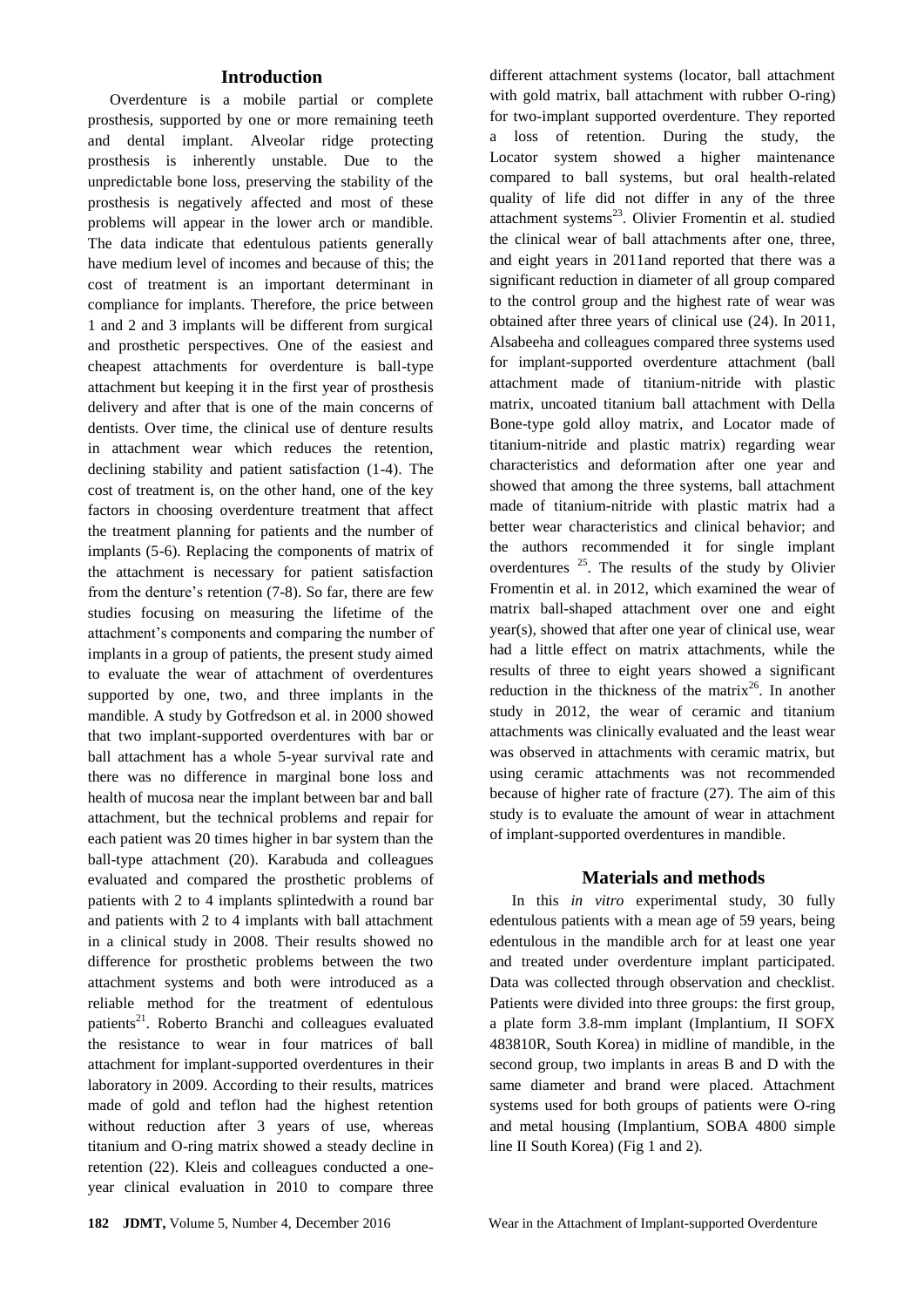

**Figure 1**.The sample used in the study



**Figure 2**. The sample used in the study

The third group had three implants in areas B, C, and splinted by a metal bar-shaped frame and two ballshaped attachments between implants. Denture of patients consisted of supra structure with two metal housing and the nylon cap. All patients used simple completed denturesin the maxillary. After placing the new matrix (O-ring) in prosthesis of each patient, with the consent of the patient, samples were sent to the laboratory to measure the amount of wear in the matrix as measured by the coordinate measuring machine (LH87; Wenzel, Germany). Metro soft 3.60 Software was used in this device and the measuring range was  $800 \times 1000 \times 700$  mm (Fig. 3).



**Figure 3**. DeviceCMM

The device probe can determine coordination at the center of each circle than the standard sphere, and amount of out of circularity (OC); that is the difference between surface points of the measured circle and an ideal circle with similar radius (Fig. 4).



### **Figure 4.** Sizes obtained by CMM devices related to Overdenture matrix of implant based on two measurements in one-step

After six months of using each denture, patients were followed for periodic assessment and their dentures measured for the amount of matrix wear for the second time using the CMM (Coordinate Measuring Machine). These assessments were repeated for a third time after six months and if needed, matrices were replaced. The pattern of wear was determined through direct observation of matrices. Finally, to summarize the collected data, descriptive statistics including charts, tables and numerical indexes were used. In addition, for data analysis, using ANOVA and multiple comparisons was down by Tukey Test. variance with repeated measures and Tukey test were used to compare the groups two-by-two. P.Value less than 0.05 was set statistical significant. SPSS 16 software was used for data analysis.

#### **Results**

The data obtained from the CMM device showed the lowest mean matrix wear in single implant and the maximum wear in the group with two implants.

Finding worn out O-ring and comparing them with healthy figures showed that almost half of the samples with single and two implants had installation damage that caused the O-ring to tear and scale. This type of wear, which is a common problem, determined with short cuts notch and scaling. The causes of problems of sharp edges on the encapsulator are due to improper laboratory procedures, sharp edges on the ball and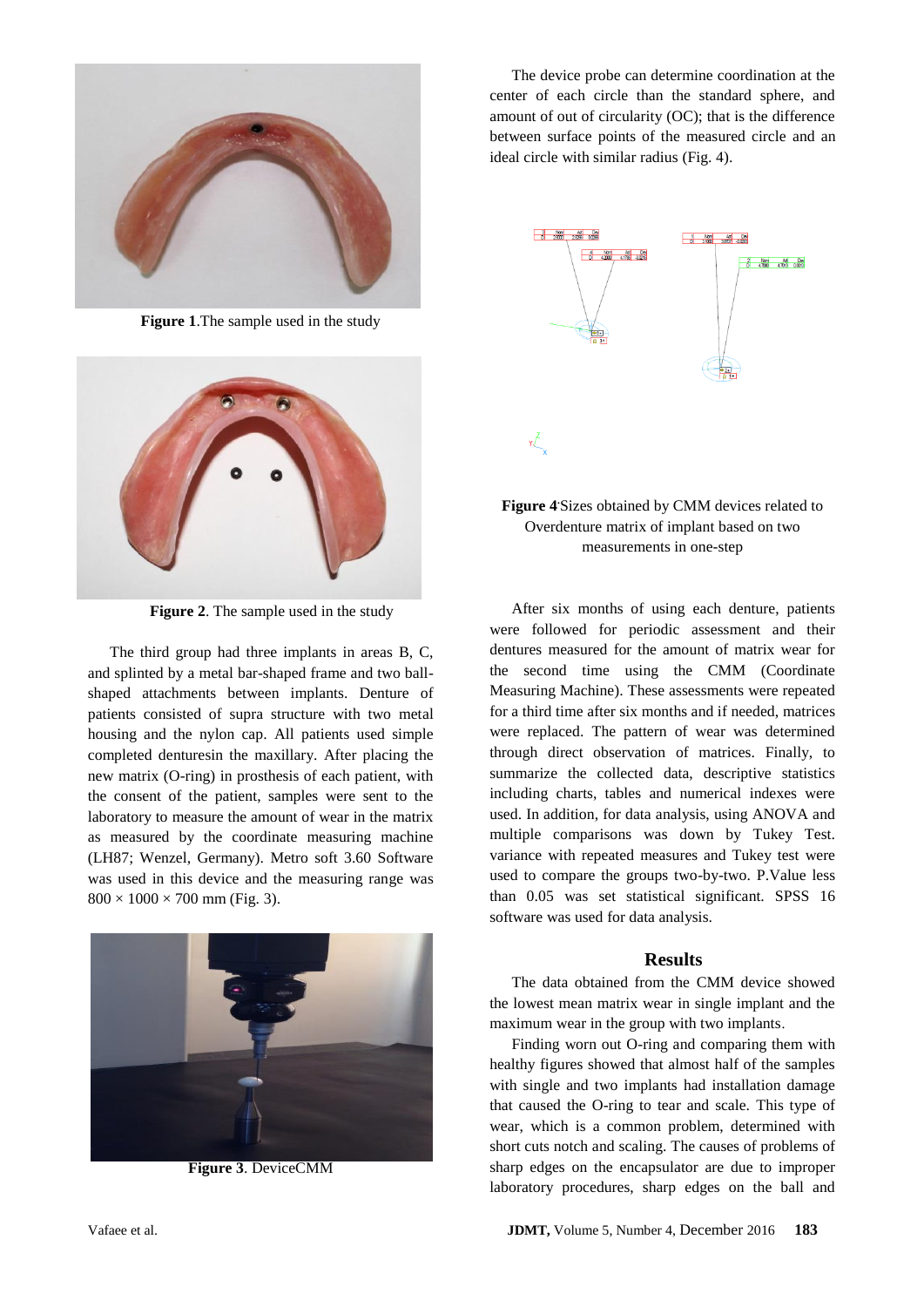large size O-ring, O-ring rotation in encapsulator, small-sized O-ring for ball or insufficient sliding of the O-ring during placement. Suggested solutions include using appropriate size of the O-ring and lubricant (Table 1; Fig. 5 and 6).



 **Figure 5**.View from the O-ring normal

| <b>Time</b>   | Implant        | <b>Number</b> | Average | <b>Standard deviation</b> |
|---------------|----------------|---------------|---------|---------------------------|
| <b>Normal</b> | 1              | 10            | 14854.1 | 220.4                     |
|               | $\overline{2}$ | 10            | 21910.8 | 2585.4                    |
|               | 3              | 10            | 19916.2 | 1746.3                    |
|               | Total          | 30            | 18893.7 | 3484.5                    |
| 6 months      | $\mathbf{1}$   | 10            | 17265.7 | 1373.9                    |
|               | $\overline{2}$ | 10            | 23913.4 | 1704.2                    |
|               | 3              | 10            | 21851.2 | 1767.4                    |
|               | Total          | 30            | 21010.1 | 3231.4                    |
| one Year      | $\mathbf{1}$   | 10            | 17498.5 | 1485.3                    |
|               | $\overline{2}$ | 10            | 24538.7 | 1721.2                    |
|               | 3              | 10            | 22980.6 | 1762.5                    |
|               | Total          | 30            | 21672.6 | 3463.9                    |

**Table 1**. Descriptive statistics wear the Matrix Based on the number of implants and Time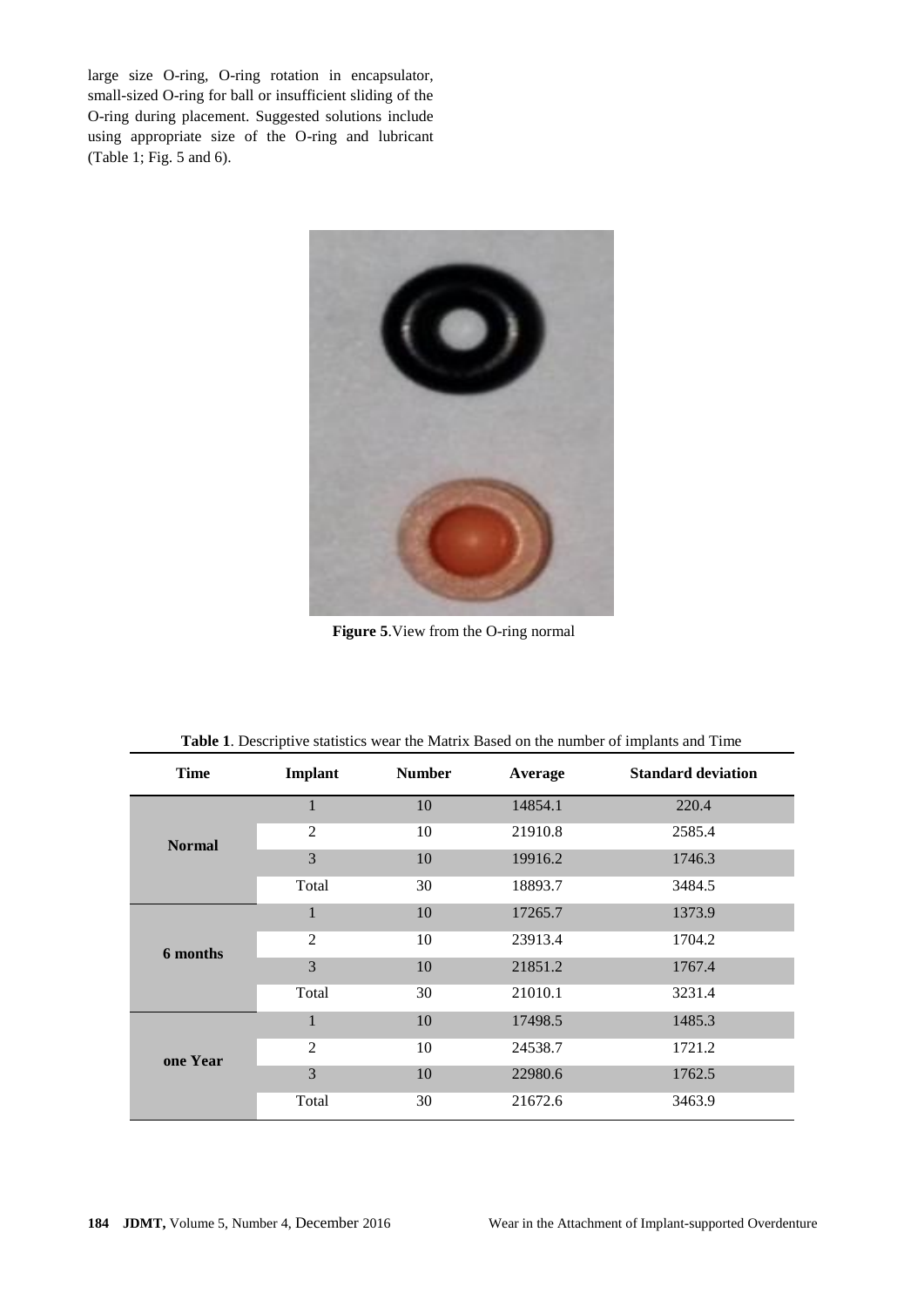

**Figure 6**.View of the wear of Installation and Spiral

In other combinational cases, extrusion and spiral damage were observed. Comparing nylon cap used in the prosthesis supported by three implants in more than half of the samples, a combination of abrasion and compression set were observed (Table 2 and 3; Fig. 7)



**Figure 7**.View of nylon cap worn Rhine

| <b>Table 2.</b> Analysis of variance with repeated measures |         |        |               |                       |                |  |  |  |
|-------------------------------------------------------------|---------|--------|---------------|-----------------------|----------------|--|--|--|
| Resource change                                             | P.value | F      | Mean Square   | Degrees of<br>freedom | Sum of Squares |  |  |  |
| Time                                                        | < 0.001 | 5442.2 | 37916530369.6 |                       | 37916530369.6  |  |  |  |
| Implant                                                     | < 0.001 | 55.1   | 383762974.1   |                       | 767525948.1    |  |  |  |

**Table 2.**Analysis of variance with repeated measures

**Table 3.**Wear resistance of the matrix in over denture implant over time.

|              | <b>Time</b> | <b>Time</b> | Mean difference( <i>i</i> - <i>j</i> ) | <b>P</b> .value |
|--------------|-------------|-------------|----------------------------------------|-----------------|
| Overdentures | Normal      | 6 months    | $-2411.6$                              | 0.0006          |
| based on 1   |             | One year    | $-2644.4$                              | 0.0005          |
| implant      | 6 months    | One year    | $-232.8$                               | 0.0084          |
| Overdentures | Normal      | 6 months    | $-2002.6$                              | 0.0020          |
| based on 2   |             | One year    | $-2627.9$                              | 0.0019          |
| implant      | 6 months    | One year    | $-625.3$                               | 0.0059          |
| Overdentures | Normal      | 6 months    | $-1935$                                | 0.003           |
| based on 3   |             | One year    | $-3064.4$                              | 0.002           |
| implant      | 6 months    | One year    | $-1129.4$                              | 0.0011          |

#### **Discussion**

In the *in vitro* study, conducted by Branchi in 2009 where 4 Matrix types with ball attachment were compared, it was observed that O-ring matrix had a progressive decrease in retention up to 1600 cycles (insertion and removal) and then the retention remained stable. After approximately 500 cycles, the retention reached below the theoretical limit (0.5 kg) in order to ensure acceptable prosthesis retention. He considered that reduced retention was due to lower modulus of elasticity in O-ring matrix (22). According to research findings, a patient takes out the denture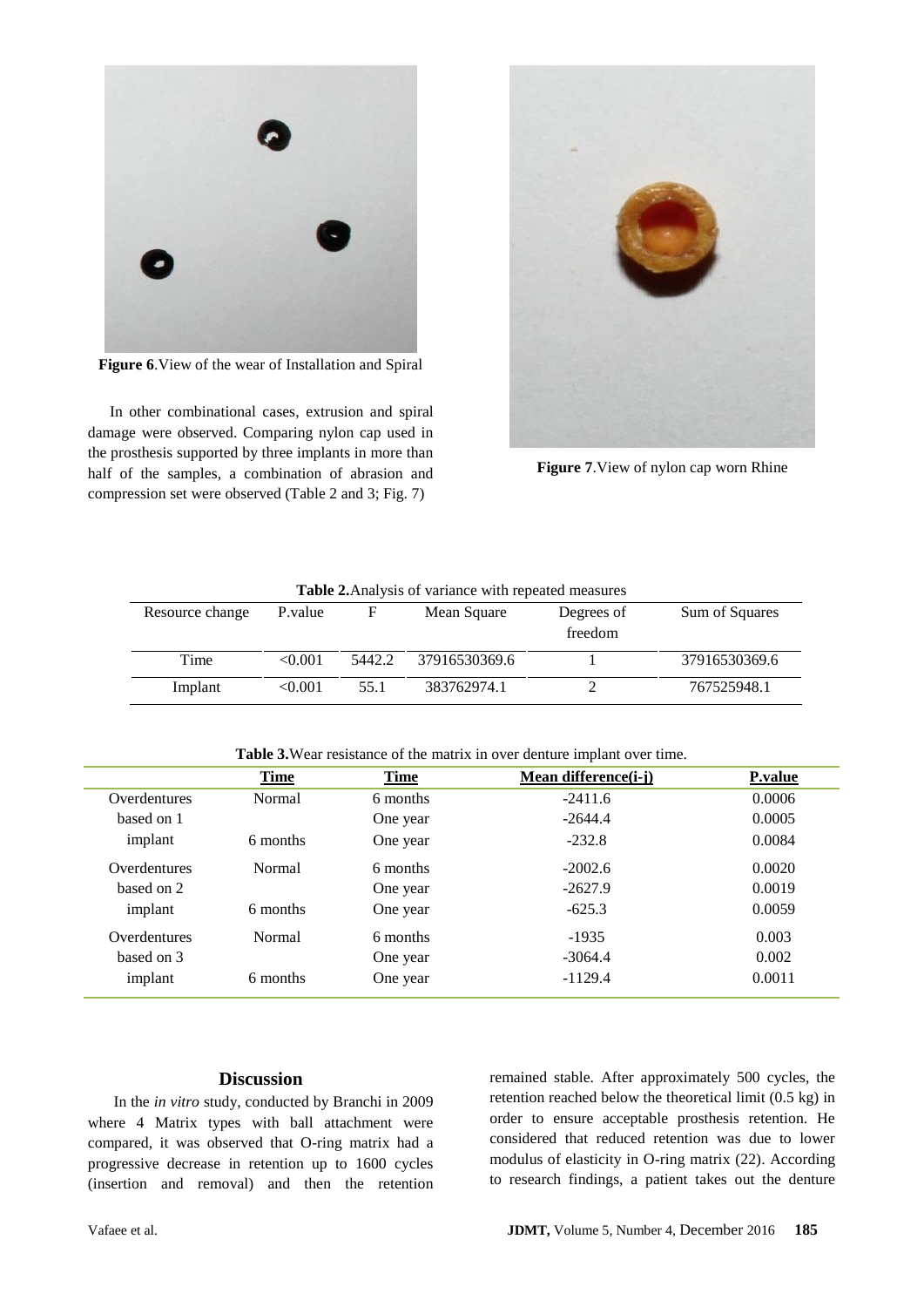almost 3 times a day. Thus, 1000 cycles of wear test is equal to one year of clinical use of denture<sup>28-30</sup>. In patients of the present study, similar to Branchi's study, a progressive reduction in retention was observed during one year, but not all patients were dissatisfied with denture retention; it should be noted that the study conducted by Branchi was *in vitro*, whereas patient satisfaction from treatment and retention of denture is a complex and multifactorial phenomenon and does not just depend on biomechanical factors.

The results of the study by Aslabeeha during one year on single implant-supported overdentures to compare retention and deformation of four different types of attachments showed that the minimum retention and maintenance were in plastic matrix with 2 replacements in 12 patients which confirm the results of the current clinical study (25). Oliver Fromentin showed in a study in 2012 that many factors such as attachment angulation to the occlusal plane, inter implant angulation, different routes of insertion and removal, muscle strength and chewing habits are effective on the amount of retention. Denture stability is also an important factor affecting the  $\setminus$  retention<sup>26</sup>. Perhaps one important factor in increasing retention in overdentures supported by two and three implants in the present study was harder control of attachment angulation to the occlusal plane and inter implant angulation. On the other hand, it seems that increase in the stability of the implants supported by three implants reduces the influence of other variables in matrix retention. The reason for differences in the type of retention in the two types of O-ring is related to the difference in the material of O-ring and the type of ball system used. Single and two implant systems in ball attachment and ready housing are used with a polished surface, while the attachment system supported by three implants is made of castableball and bar. The nylon caps used in prostheses supported by three implants in more than half of the samples as a combination of abrasion and compression set were compared. In abrasion, thinner surface of the O-rings are smooth and rubbed; one of the reasons for this is the rough surface of metal ball that acts as abrasive. It is suggested to use more resistant O-ring to fix the problem of surface wear. In compression type, smooth surfaces are created in both sides of the O-ring. The common reason for this problem is parafunctional clenching on the prosthesis. Other reasons include using elastomer with improper compression characteristics or bites on the prosthesis to place prostheses. The proposed solution is to take the prosthesis out from the mouth during the night and reduce the hardness of the O-ring(19). Finding worn out O-ring and comparing them with healthy figures

showed that almost half of single and two samples had installation damage. The causes of the problems include large size of O-ring,, O-ring rotation in encapsulator, small O-ring for ball or inadequate sliding of the O-ring during placement. It seems that due to the structural form of Implantium, O-ring has more elasticity than the Rheinnylone cap, thus it increases the likelihood of O-ring rotation. Suggested solutions include using appropriate size of the O-ring and lubricant.

#### **Conclusion**

Time and the number of implants, both had a significant effect on the O-ring wear. Among the three groups in the study, the lowest rate of retention was in the group with single implant.

#### **References**

- 1. Den Dunnen AC, Slagter AP, de Baat C, Kalk W. Professional hygiene care, adjustments and complications of mandibular implant-retained overdentures: a three-year retrospective study. The Journal of prosthetic dentistry. 1997 Oct 31; 78(4):3873-90.
- 2. Cooper LF, Scurria MS, Lang LA, Guckes AD, Moriarty JD, Felton DA. Treatment of edentulism using Astra Tech implants and ball abutments to retain mandibular overdentures. International Journal of Oral and Maxillofacial Implants. 1999 Sep 1; 14(5):646-653.
- 3. Sadowsky SJ. Mandibular implant-retained overdentures: a literature review. The Journal of prosthetic dentistry. 2001 Nov 30; 86(5):468-473.
- 4. Van Kampen F, Cune M, Van Der Bilt A, Bosman F. Retention and postinsertion maintenance of bar‐ clip, ball and magnet attachments in mandibular implant overdenture treatment: an in vivo comparison after 3 months of function. Clinical oral implants research. 2003 Dec 1; 14(6):720-726.
- 5. Meijer HJ, Raghoebar GM, Van't Hof MA. Comparison of implant-retained mandibular overdentures and conventional complete dentures: a 10-year prospective study of clinical aspects and patient satisfaction. International Journal of Oral & Maxillofacial Implants. 2003 Nov 1; 18(6), 879- 885
- 6. Timmerman R, Stoker GT, Wismeijer D, Oosterveld P, Vermeeren JI, Van Waas MA. An eight-year follow-up to a randomized clinical trial of participant satisfaction with three types of mandibular implant-retained overdentures. Journal of dental research. 2004 Aug 1; 83(8):630-633.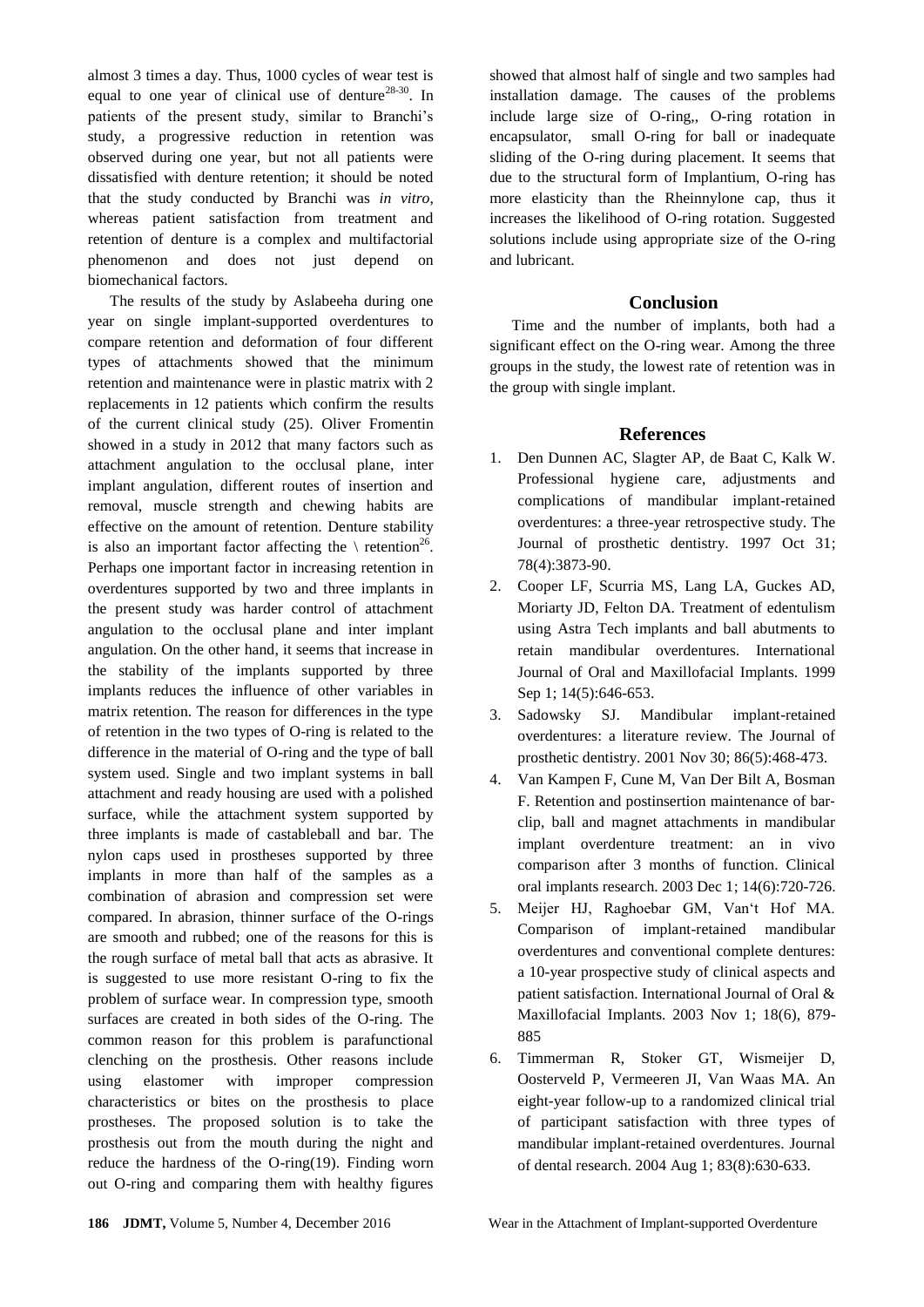- 7. Holst S, Blatz MB, Eitner S, Wichmann M. In vitro wear of different material combinations of intracoronal precision attachments. International Journal of Prosthodontics. 2006 Jul 1; 19(4).
- 8. Wolf K, Ludwig K, Hartfil H, Kern M. Analysis of retention and wear of ball attachments. Quintessence international. 2009 May 1; 40(5):405-412.
- 9. Albrektsson T, Zarb G, Worthington P, Eriksson AR. The long-term efficacy of currently used dental implants: a review and proposed criteria of success. Int J Oral Maxillofac Implants. 1986 Jan; 1(1):11-25.
- 10. Cordioli G, Majzoub Z, Castagna S. Mandibular overdentures anchored to single implants: a fiveyear prospective study. The Journal of prosthetic dentistry. 1997 Aug 31; 78(2):159-165.
- 11. Liddelow GJ, Henry PJ. A prospective study of immediately loaded single implant-retained mandibular overdentures: preliminary one-year results. The Journal of prosthetic dentistry. 2007 Jun 30; 97(6):S126-37.
- 12. Liddelow G, Henry P. The immediately loaded single implant-retained mandibular overdenture: a 36-month prospective study. International Journal of Prosthodontics. 2010 Jan 1; 23(1):13.
- 13. Kronstrom M, Davis B, Loney R, Gerrow J, Hollender L. A prospective randomized study on the immediate loading of mandibular overdentures supported by one or two implants: a 12-month follow-up report. International Journal of Oral & Maxillofacial Implants. 2010 Jan 1; 25(1).
- 14. Kronstrom M, Davis B, Loney R, Gerrow J, Hollender L. A Prospective Randomized Study on the Immediate Loading of Mandibular Overdentures Supported by One or Two Implants; A 3 Year Follow‐Up Report. Clinical implant dentistry and related research. 2014 Jun 1; 16(3):323-329.
- 15. Naert I, Alsaadi G, Quirynen M. Prosthetic aspects and patient satisfaction with two-implant-retained mandibular overdentures: a 10-year randomized clinical study. International Journal of Prosthodontics. 2004 Jul 1;17(4), 401-410
- 16. Kline R, Hoar JE, Beck GH, Hazen R, Resnik RR, Crawford EA. A prospective multicenter clinical investigation of a bone quality-based dental implant system. Implant dentistry. 2002 Sep 1; 11(3):224-34.
- 17. Engquist BO, Bergendal T, Kallus T, Linden U. A retrospective multicenter evaluation osseointegrated implants supporting overdentures.

International Journal of Oral & Maxillofacial Implants. 1988 Jun 1; 3(2).

- 18. Bergendal T, Engquist B. Implant-supported overdentures: a longitudinal prospective study. International Journal of Oral and Maxillofacial Implants. 1998 Mar 1; 13(2):253-262.
- 19. Misch CE. Available bone and dental implant treatment plans. Dental Implant Prosthetics. 2014 Jul 21:315
- 20. Gotfredsen K, Holm B. Implant-supported mandibular overdentures retained with ball or bar attachments: a randomized prospective 5-year study. International Journal of Prosthodontics. 2000 Mar 1; 13(2), 125-130
- 21. Karabuda C, Yaltrk M, Bayraktar M. A clinical comparison of prosthetic complications of implant-supported overdentures with different attachment systems. Implant dentistry. 2008 Mar 1; 17(1):74-81.
- 22. Branchi R, Vangi D, Virga A, Guertin G, Fazi G. Resistance to wear of four matrices with ball attachments for implant overdentures: a fatigue study. Journal of Prosthodontics. 2010 Dec 1; 19(8):614-619.
- 23. Kleis WK, Kämmerer PW, Hartmann S, Al‐Nawas B, Wagner W. A Comparison of Three Different Attachment Systems for Mandibular Two‐Implant Overdentures: One‐Year Report. Clinical implant dentistry and related research. 2010 Sep 1; 12(3):209-218.
- 24. Fromentin O, Lassauzay C, Nader SA, Feine J, de Albuquerque Jr RF. Clinical wear of overdenture ball attachments after 1, 3 and 8 years. Clinical oral implants research. 2011 Nov 1;22(11):1270- 1274.
- 25. Alsabeeha NH, Swain MV, Payne AG. Clinical performance and material properties of singleimplant overdenture attachment systems. International Journal of Prosthodontics. 2011 May 1; 24(3).247-254
- 26. Fromentin O, Lassauzay C, Nader SA, Feine J, Rubens F. Wear of matrix overdenture attachments after one to eight years of clinical use. The Journal of prosthetic dentistry. 2012 Mar 31; 107(3):191- 198.
- 27. Büttel AE, Lüthy H, Sendi P, Marinello CP. Wear of ceramic and titanium ball attachments in subjects with an implant-retained overdenture: a controlled clinical trial. The Journal of prosthetic dentistry. 2012 Feb 29; 107(2):109-113.
- 28. Rutkunas V, Mizutani H, Takahashi H. Influence of attachment wear on retention of mandibular